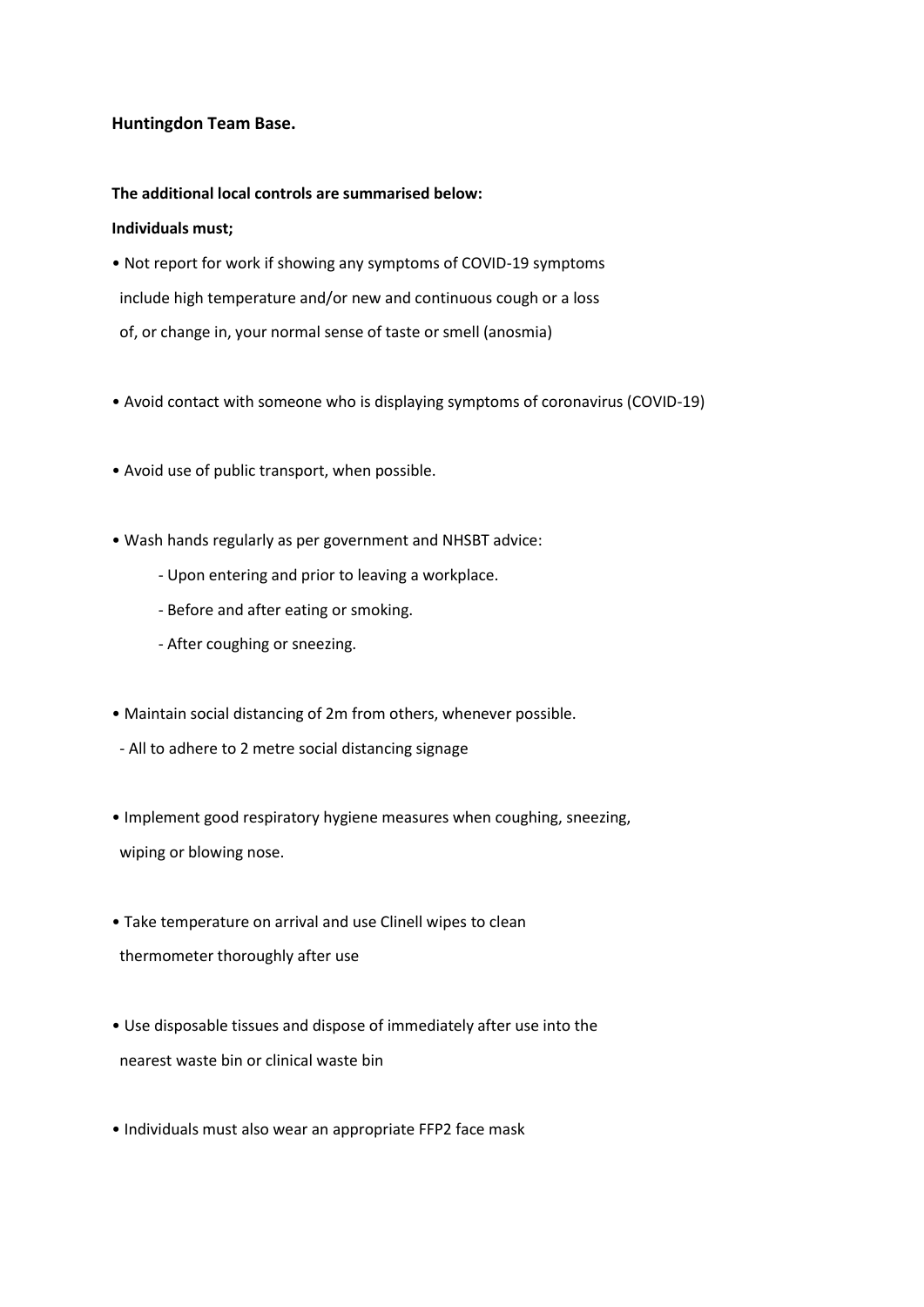• When on site, all Visitors / Contractors to sign in and out.

#### **Controls - Huntingdon Base**

- Reduce number of staff working in within garage area to maintain social distance guidance - maximum capacity of 2
- Reduce number of staff working in within Stores to maintain social distance guidance - maximum capacity of 2
- Reduce number of staff working in office areas to maintain social distance guidance – maximum capacity of 2
- Reduce number of staff within kitchen to maintain social distance guidance – maximum capacity of 2
- Reduce number of staff within meeting room to maintain social distance guidance - maximum capacity of 4
- Where possible, ensure fresh air ventilation at all times
- Ensure all shared touchpoints, inclusive of door handles, printer control panel, keyboards are cleaned on a regular, daily basis.
- Cleaning equipment made available in work areas; i.e. Clinell wipes, hand sanitizers
- Reduced number of meetings, but if held, reduced numbers attending, and strict social distancing must be maintained
- Encourage office-based individuals to work from home, wherever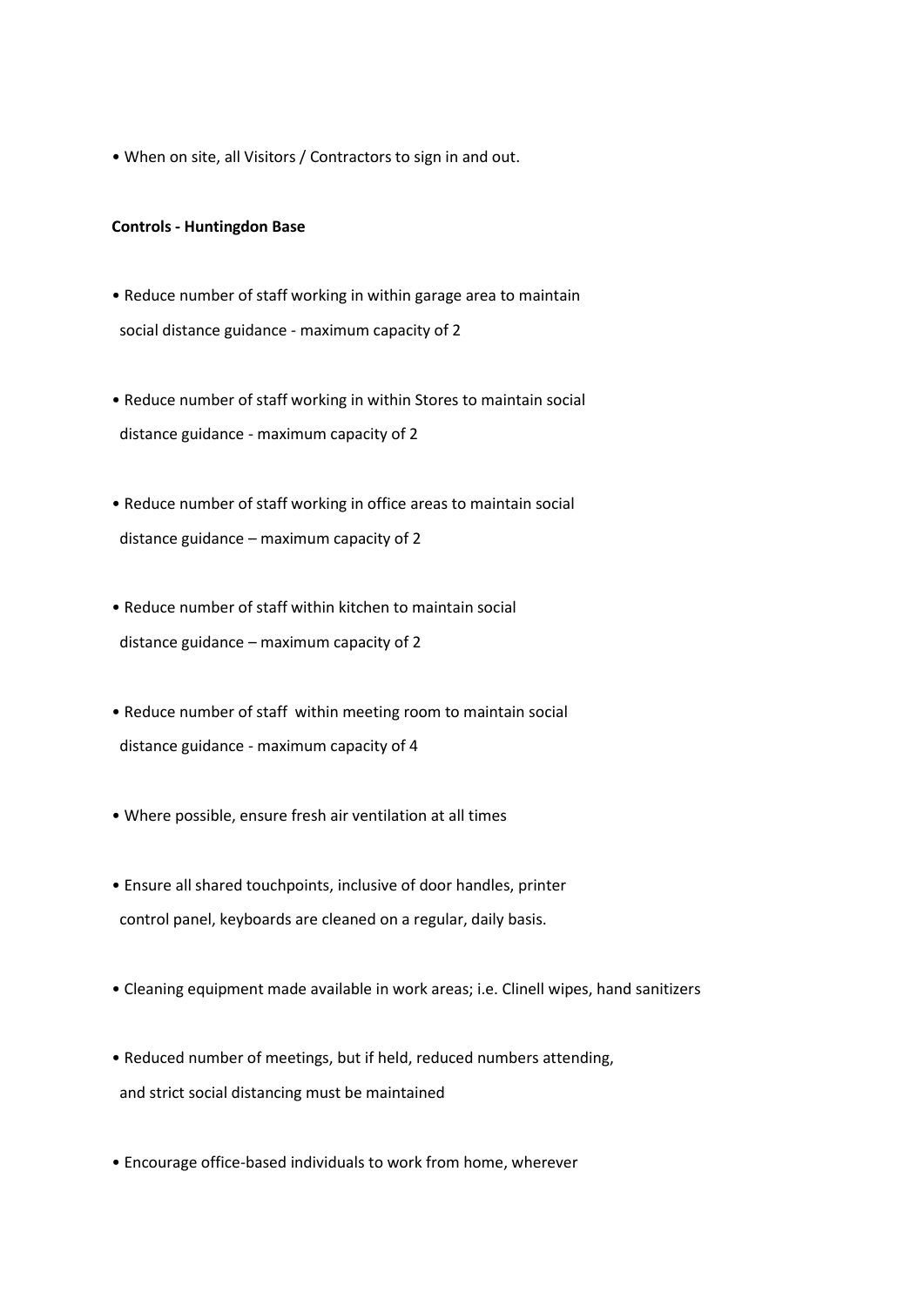#### possible

- Workstation layout has been adjusted to accommodate social distancing guidance and avoid face to face working
- Increase ventilation within the shared office areas
- Rearrange areas to allow more space between workstations
- Variety of signs to remind staff about social distancing, wearing a face mask, increase ventilation and good hand washing techniques.
- Good housekeeping and hygiene to be maintained in the workplace.
- Daily communications to emphasise social distancing.
- Equipment moved or rearranged to create larger walkways to help with social distancing
- Individuals may use alternative work areas (i.e. small, rear office), that allow the individuals to work either in isolation or to maintain 2m social distancing.
- Lateral flow tests made available to all staff
- All face masks to be disposed of in clinical waste bins

## **Managers must;**

• Ensure these measures are implemented and maintained at all times.